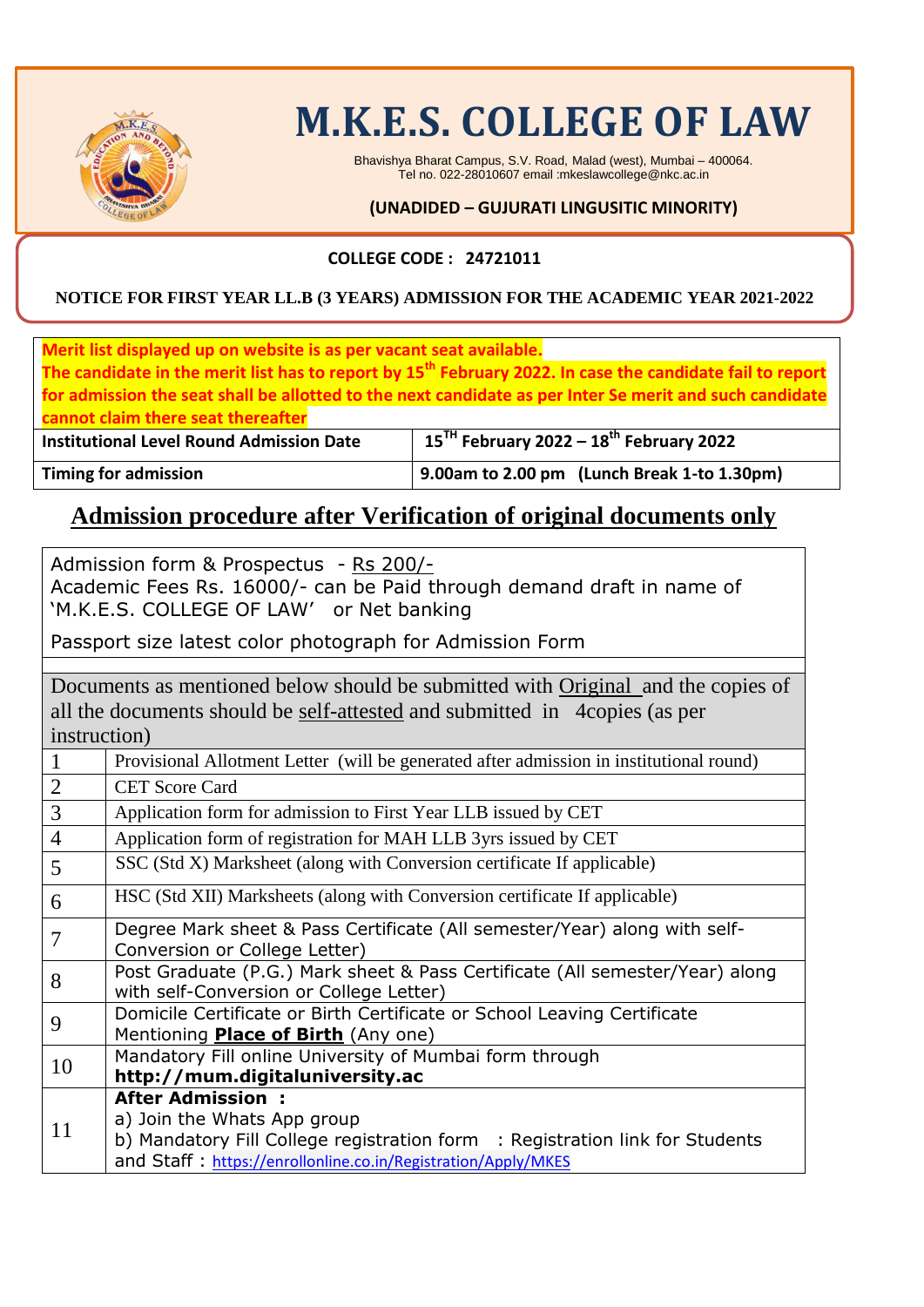#### II) FOR MINORITY CANDIDATES ONLY

1) Domicile certificate / Birth Certificate Issued by State of Maharashtra.

And

2)Declaration of the Candidate for the respective in Proforma "O" OR Leaving Certificate having Mother tongue

#### III) ADDITIONAL DOCUMENTS FOR STUDENTS FROM OTHER BOARD

- Migration Certificate 1
- $\overline{2}$ Transfer Certificate

Dr. (Ms) Vandana Dube **I/C- BOIRRINCIPAL** M.K.E.S. COLLEGE OF LAW Matad (West), Mumbai - 400 064

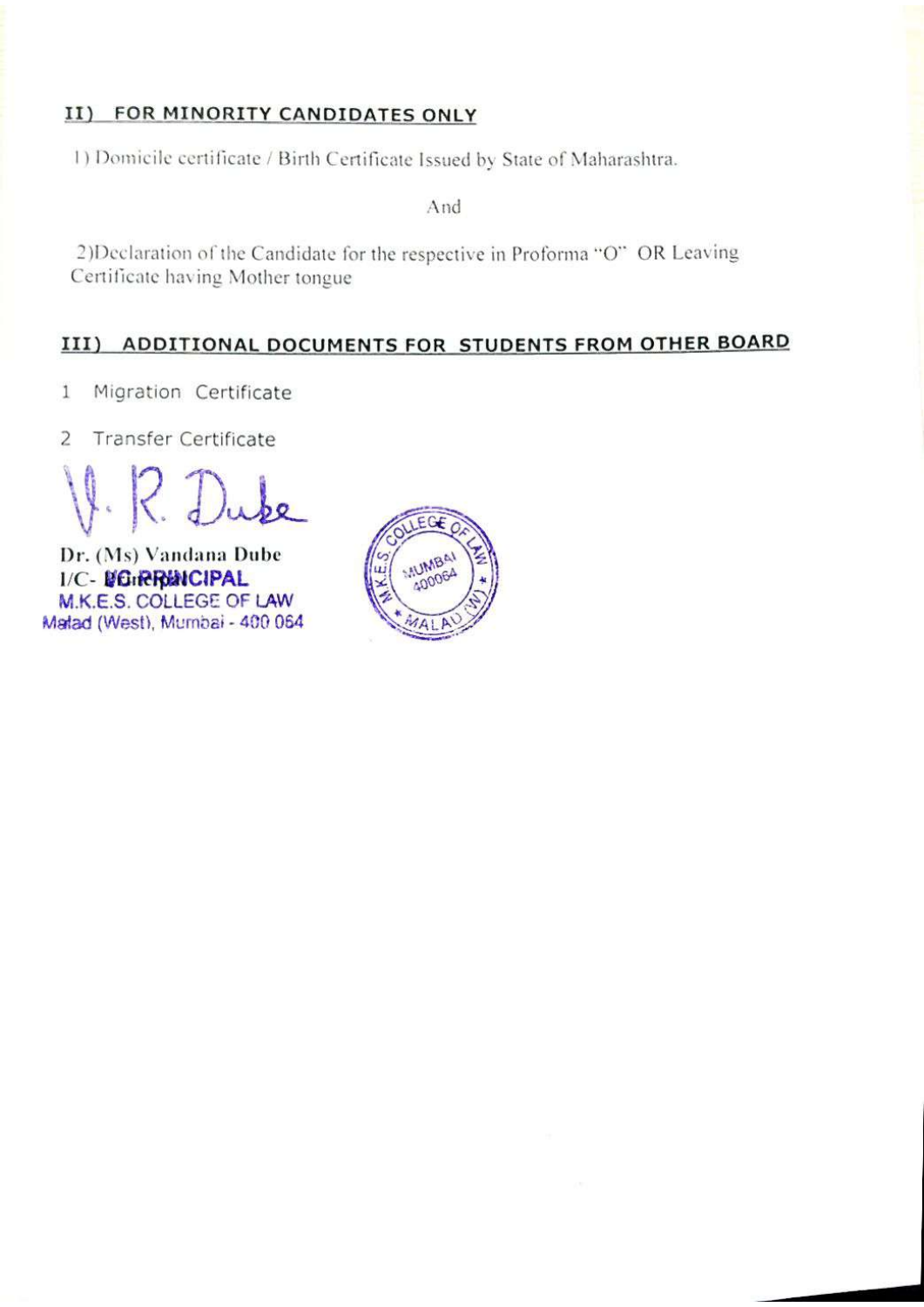## Merit List for Institutional Level Round of 24721011 - M.K.E.S COLLEGE OF LAW MAHARASHTRA STATE QUOTA - VACANT SEATS AVAILABLE - 8 SEATS (Others in Waiting List)

| College        | Merit<br>No    | Merit<br>Marks | M<br><b>Application ID</b> | <b>Candidate Name</b>           | Candidature<br>Type            | Category     | <b>Home University</b>                    | Eligible in<br>Open<br>Category | Differently<br>Abled(PH) | Orphan    | Ex-<br>Servicemen |
|----------------|----------------|----------------|----------------------------|---------------------------------|--------------------------------|--------------|-------------------------------------------|---------------------------------|--------------------------|-----------|-------------------|
| Merit No.      | 1              | 110            | L321111592                 | NANDAPURKAR NIKHIL<br>SATISH    | Maharashtra -<br><b>Type A</b> | <b>OPEN</b>  | University of Mumbai, Mumbai              | Yes                             | No                       | No        | No                |
| $\overline{2}$ | $\overline{2}$ | 107            | L321111780                 | RAJGURU HITESH LAXMILAL         | Maharashtra -<br><b>Type A</b> | <b>OPEN</b>  | University of Mumbai, Mumbai              | Yes                             | No                       | <b>No</b> | No                |
| 3              | 3              | 104            | L321113993                 | HARSHVARDHAN JAIN               | Maharashtra -<br><b>Type A</b> | <b>OPEN</b>  | University of Mumbai, Mumbai              | Yes                             | No                       | No        | No                |
| 4              | 4              | 103            | L321101104                 | PAL DURGESHKUMAR<br>KAILASHNATH | Maharashtra -<br>Type A        | OPEN         | University of Mumbai, Mumbai              | Yes                             | No                       | No        | No                |
| 5              | 6              | 102            | L321104287                 | SEJAL MANOJ PANCHAL             | Maharashtra -<br>Type A        | OPEN         | University of Mumbai, Mumbai              | Yes                             | No                       | No        | No                |
| 6              | 7              | 100            | L321139583                 | SHITOLE SURAJ VILAS             | Maharashtra -<br>Type A        | OPEN-<br>EWS | Savitribai Phule Pune<br>University, Pune | Yes                             | <b>No</b>                | No        | No                |
| 7              | 9              | 100            | L321121442                 | DIANA PEARL EUSTACE             | Maharashtra -<br>Type A        | OPEN         | University of Mumbai, Mumbai              | Yes                             | No                       | No        | No                |
| 8              | 10             | 99             | 1321121663                 | VIDHI YADAV                     | Maharashtra -<br>Type A        | <b>OPEN</b>  | University of Mumbai, Mumbai              | Yes                             | No                       | No        | No                |

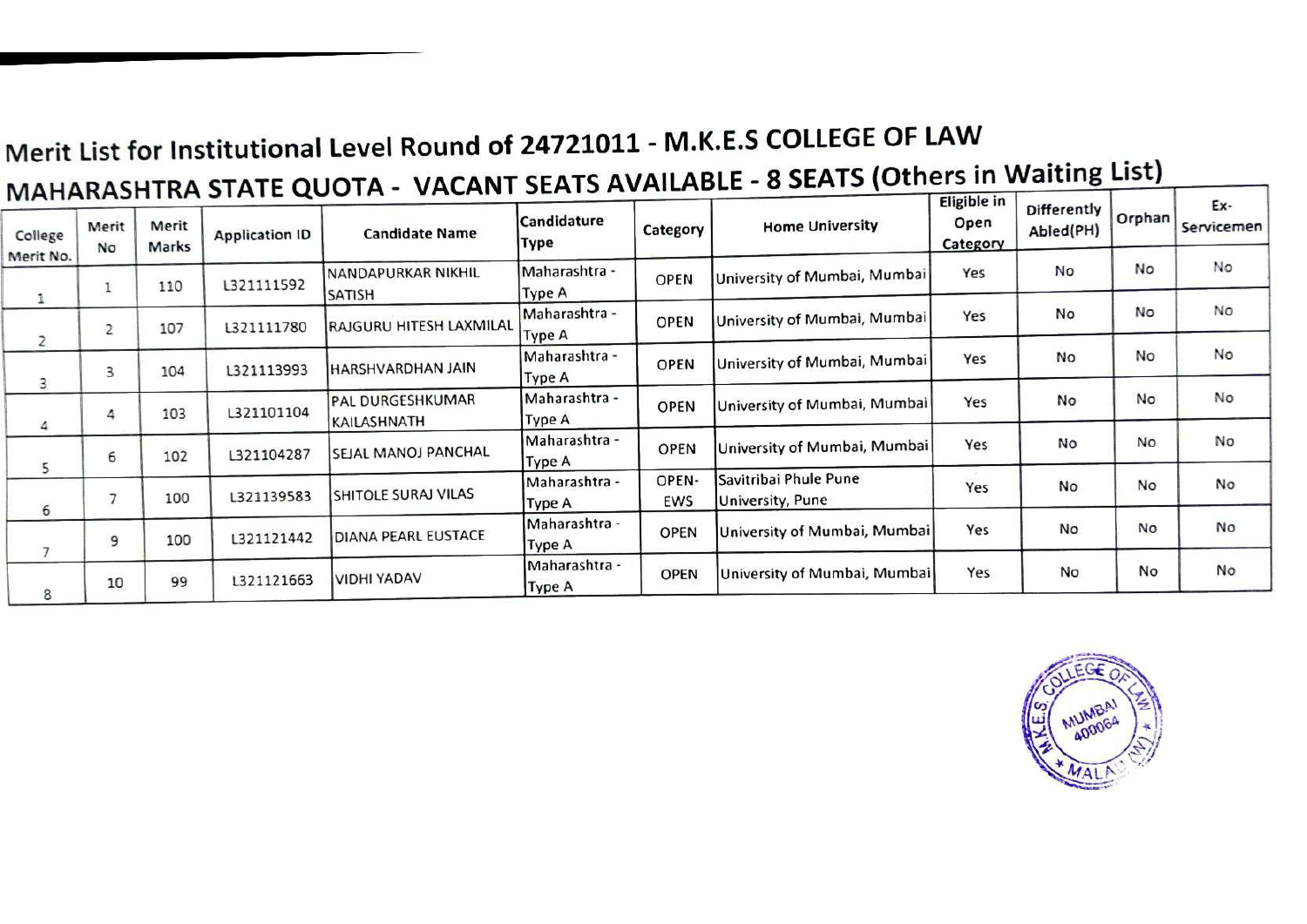# Merit List for Institutional Level Round of 24721011 - M.K.E.S COLLEGE OF LAW OTHER THAN MAHARASHTRA STATE QUOTA - VACANT SEATS AVAILABLE -14 SEATS

### (Other in Wating List)

| College<br>Merit No. | Merit<br>No<br>5. | Merit<br>Marks | <b>Application ID</b> | <b>Candidate Name</b>             | Candidature<br>Type | Category    | <b>Home University</b> | Eligible in<br>Open<br>Category | Differently<br>Abled(PH) | Orphan | Ex-<br>Servicemen |
|----------------------|-------------------|----------------|-----------------------|-----------------------------------|---------------------|-------------|------------------------|---------------------------------|--------------------------|--------|-------------------|
| 1                    |                   | 102            | L321146531            | <b>AKSHAT KUMAR AGARWAL</b>       | OMS                 | OPEN        | OMS                    | Yes                             | No                       | No     | No                |
| $\overline{2}$       | $\boldsymbol{8}$  | 100            | L321114713            | <b>BADAL MISHRA</b>               | OMS                 | OPEN        | OMS                    | Yes                             | No                       | No     |                   |
| 3.                   | 12                | 98             | L321130706            | <b>ABHISHEK RAJESH FARIA</b>      | OMS                 | OPEN        | <b>OMS</b>             | Yes                             |                          |        | No.               |
| $\overline{4}$       | 13                | 97             | L321100041            | KIRTI MISHRA                      | OMS                 | OPEN        | OMS                    |                                 | No.                      | No     | No                |
| $\mathsf{S}$         | 14                | 97             | L321103032            | RIDHIMA SINGH                     | OMS                 | OPEN        | OMS                    | Yes                             | No                       | No     | No.               |
| 6                    | 16                | 96             | 1321100342            | RASHI SRIVASTAVA                  | OMS                 | <b>OPEN</b> | OMS                    | Yes                             | No                       | No     | No                |
| $\overline{7}$       | 17                | 96             | L321127471            | DRISHTI VISHWAKARMA               | OMS                 | OPEN        | OMS                    | Yes                             | No                       | No     | No                |
| 8                    | 18                | 95             | L321128388            | <b>MAMTA GHISULAL</b>             | OMS                 | OPEN        | OMS                    | Yes                             | No                       | No     | No                |
| 9                    | 19                | 95             | L321134935            | <b>KUMAWAT</b><br>AMAN KUMAR SONI | OMS                 | OPEN        | OMS                    | Yes                             | No                       | No     | No.               |
| 10                   | 21                | 93             | L321135352            | <b>ABHAY NAITHANI</b>             | <b>OMS</b>          | OPEN        |                        | Yes                             | No                       | No.    | No.               |
| 11                   | 22                | 93             | L321135920            | <b>GOVIND SINGH</b>               |                     |             | <b>OMS</b>             | Yes                             | No                       | No     | No                |
|                      | 23                | 93             |                       |                                   | OMS                 | OPEN        | OMS                    | Yes                             | No                       | No     | No                |
| 12                   |                   |                | L321106516            | SHASHANK KUMAR SINGH              | <b>OMS</b>          | OPEN        | OMS                    | Yes                             | No.                      | No     | No                |
| 13                   | 24                | 93             | L321110691            | <b>ANKUR SHETH</b>                | OMS                 | OPEN        | OMS                    | Yes                             | No                       | No     | No                |
| 14                   | 26                | 93             | L321113454            | T K RITIKA RAJEEVE                | OMS                 | OPEN        | OMS                    | Yes                             | No.                      | No     | No                |

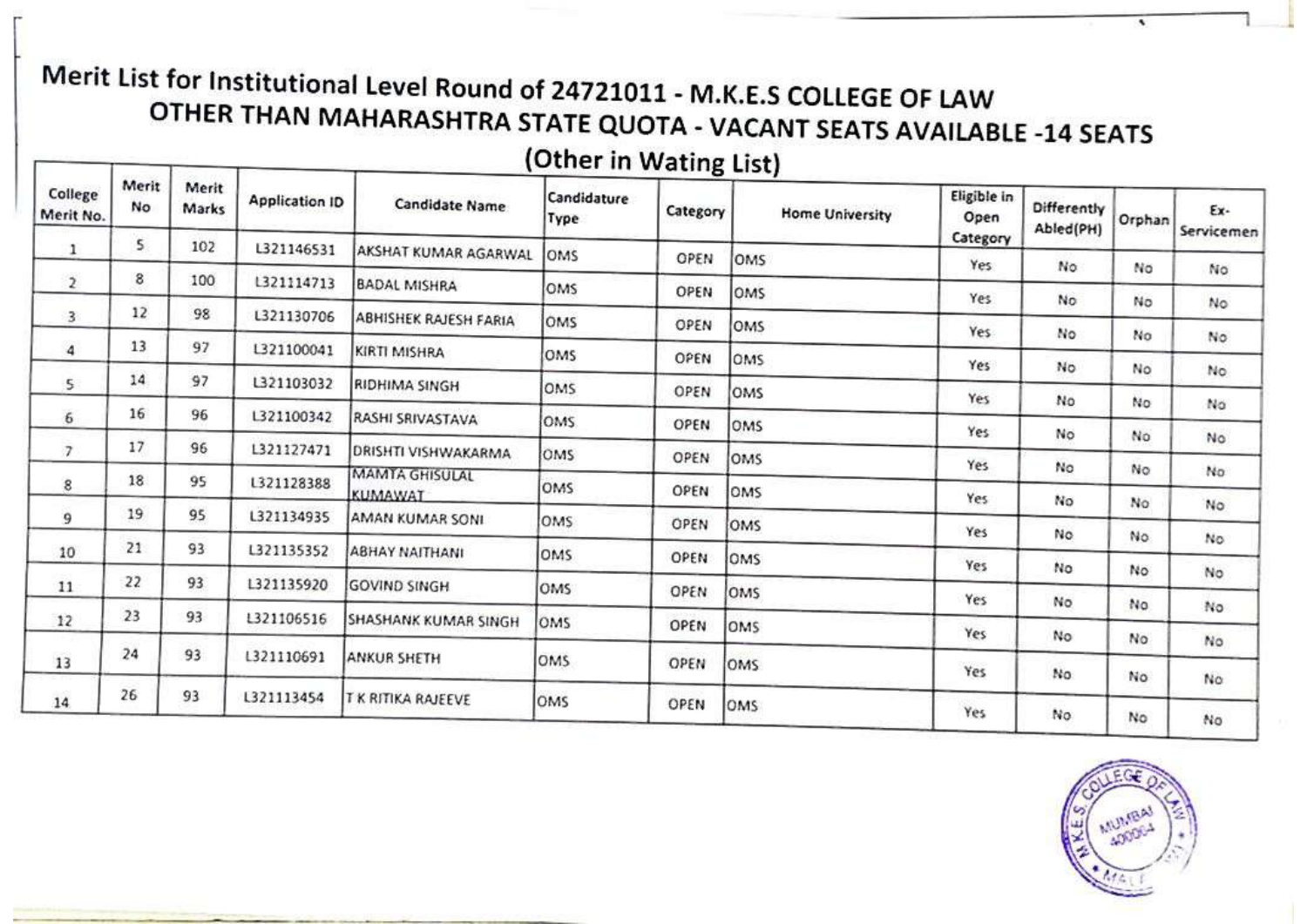|                          |             |                |                       |                               |                       | MINORITY QUOTA - VACANT SEATS AVAILABLE - 31 SEATS                            |                                 | others in Waiting               |                          | List                   |                       |
|--------------------------|-------------|----------------|-----------------------|-------------------------------|-----------------------|-------------------------------------------------------------------------------|---------------------------------|---------------------------------|--------------------------|------------------------|-----------------------|
| College<br>Merit<br>No.  | Merit<br>No | Merit<br>Marks | <b>Application ID</b> | <b>Candidate Name</b>         | Candidature<br>Type   | Category                                                                      | <b>Home University</b>          | Eligible in<br>Open<br>Category | Differently<br>Abled(PH) | Orphan                 | Ex-<br>Servicem<br>en |
| 1                        | 32          | 92             | L321129717            | PATEL HITAKSHI<br>JAYESH      | Maharashtra<br>Type A | OPEN, (Linguistic<br>Minority - Gujarathi)                                    | University of<br>Mumbai, Mumbai | Yes                             | No                       | No                     | No                    |
| $\overline{\mathbf{2}}$  | 54          | 88             | L321106813            | KANANI SIDDHI<br>JAYESH       | Maharashtra<br>Type A | OPEN, (Linguistic<br>Minority - Gujarathi)                                    | University of<br>Mumbai, Mumbai | Yes                             | $\mathbb{R}$ :<br>No.    | No.                    | No                    |
| 3                        | 56          | 88             | L321146393            | CHARMI JITEN<br>CHHEDA        | Maharashtra<br>Type A | OPEN, (Linguistic<br>Minority - Gujarathi),<br>(Religious Minority -<br>Jain) | University of<br>Mumbai, Mumbai | Yes                             | No                       | No                     | No                    |
| 4                        | 59          | 88             | L321103037            | <b>GHEDIA MAYUR</b><br>ALPESH | Maharashtra<br>Type A | OPEN, (Linguistic<br>Minority - Gujarathi)                                    | University of<br>Mumbai, Mumbai | Yes                             | No.                      | No                     | No                    |
| 5                        | 60          | 88             | L321120630            | PANCHAL<br>HARSHEEL ATUL      | Maharashtra<br>Type A | OPEN, (Linguistic<br>Minority - Gujarathi)                                    | University of<br>Mumbai, Mumbai | Yes                             | No                       | No                     | No                    |
| 6                        | 95          | 85             | L321143408            | <b>JOGI JANI</b>              | Maharashtra<br>Type A | OPEN, (Linguistic<br>Minority - Gujarathi)                                    | University of<br>Mumbai, Mumbai | Yes                             | No                       | No                     | No                    |
| $\overline{\phantom{a}}$ | 126         | 83             | L321127203            | KHUSHI SHAH                   | Maharashtra<br>Type A | OPEN, (Linguistic<br>Minority - Gujarathi)<br>(Religious Minority<br>Jain)    | Other Than Home<br>University   | Yes                             | No                       | No                     | No.                   |
| 8                        | 132         | 83             | L321134415            | SHAH DHARMIN<br>VIMAL         | Maharashtra<br>Type A | OPEN, (Linguistic<br>Minority - Gujarathi)<br>(Religious Minority -<br>Jain)  | University of<br>Mumbai, Mumbai | Yes                             | No<br>$\mathbf{r}$       | No<br>$\sum_{i=1}^{n}$ | No                    |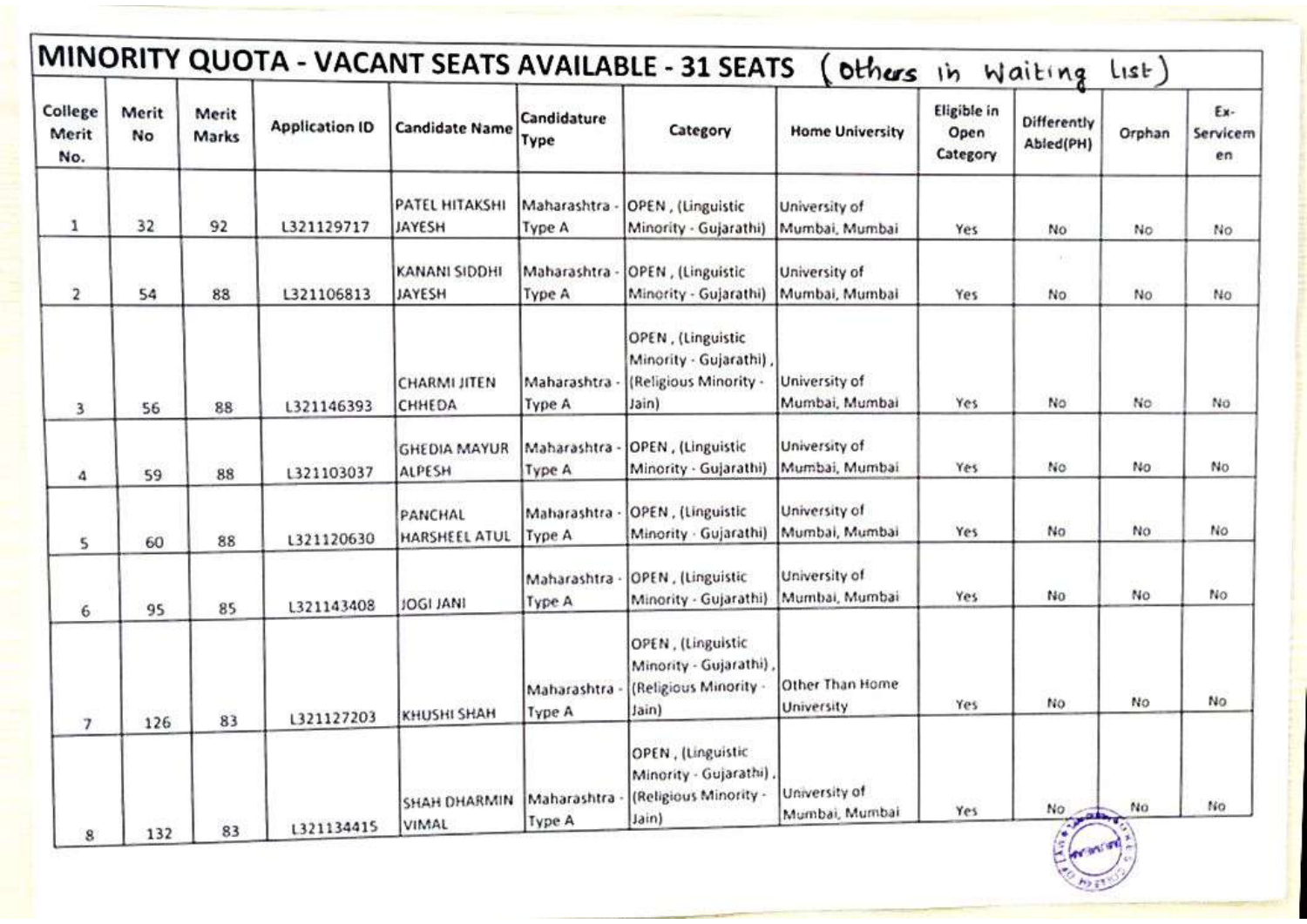| College<br>Merit<br>No. | Merit<br>No | Merit<br>Marks | <b>Application ID</b> | <b>Candidate Name</b>                                      | Candidature<br>Type   | Category                                                                       | <b>Home University</b>          | Eligible in<br>Open<br>Category | <b>Differently</b><br>Abled(PH) | Orphan             | Ex-<br>Servicem<br>en |
|-------------------------|-------------|----------------|-----------------------|------------------------------------------------------------|-----------------------|--------------------------------------------------------------------------------|---------------------------------|---------------------------------|---------------------------------|--------------------|-----------------------|
| 9                       | 136         | 83             | L321115575            | BHAVYA<br>VIJAYKUMAR<br>SHAH                               | Maharashtra<br>Type A | OPEN, (Linguistic<br>Minority - Gujarathi)<br>(Religious Minority -<br>Jain)   | University of<br>Mumbai, Mumbai | Yes                             | No                              | No                 | No.                   |
| 10                      | 146         | 82             | L321119871            | NARGOLKAR<br><b>RAKHI</b><br>RAMESHCHANDR Maharashtra<br>А | Type A                | OPEN, (Linguistic<br>Minority - Gujarathi)                                     | University of<br>Mumbai, Mumbai | Yes                             | No                              | No                 | No                    |
| 11                      | 152         | 82             | L321140722            | SHAH HETVI<br>ALPESH                                       | Maharashtra<br>Type A | OPEN, (Linguistic<br>Minority - Gujarathi)<br>(Religious Minority -<br>Jain)   | University of<br>Mumbai, Mumbai | Yes                             | No                              | No                 | No                    |
| 12                      | 173         | 81             | L321129958            | CHAUHAN<br>CHIRAG<br>ARVINDBHAI                            | Maharashtra<br>Type A | OPEN, (Linguistic<br>Minority - Gujarathi)                                     | University of<br>Mumbai, Mumbai | Yes                             | Yes                             | No                 | No                    |
| 13                      | 215         | 80             | L321130590            | <b>GAJRA VATSAL</b><br><b>GIRISH</b>                       | Maharashtra<br>Type A | OPEN, (Linguistic<br>Minority - Gujarathi)<br>(Religious Minority -<br>Jain)   | University of<br>Mumbai, Mumbai | Yes                             | No                              | No                 | No                    |
| 14                      | 234         | 79             | L321125293            | <b>HIREN PARESH</b><br>RAJA                                | Maharashtra<br>Type A | OPEN, (Linguistic<br>Minority - Gujarathi)                                     | University of<br>Mumbai, Mumbai | Yes                             | No                              | No                 | No                    |
| 15                      | 263         | 78             | L321105107            | ALISHA ALARAKH Maharashtra -<br>PARMAR                     | Type A                | OPEN, (Linguistic<br>Minority - Gujarathi)<br>(Religious Minority -<br>Muslim) | University of<br>Mumbai, Mumbai | Yes                             | No                              | No<br><b>OWING</b> | <b>No</b>             |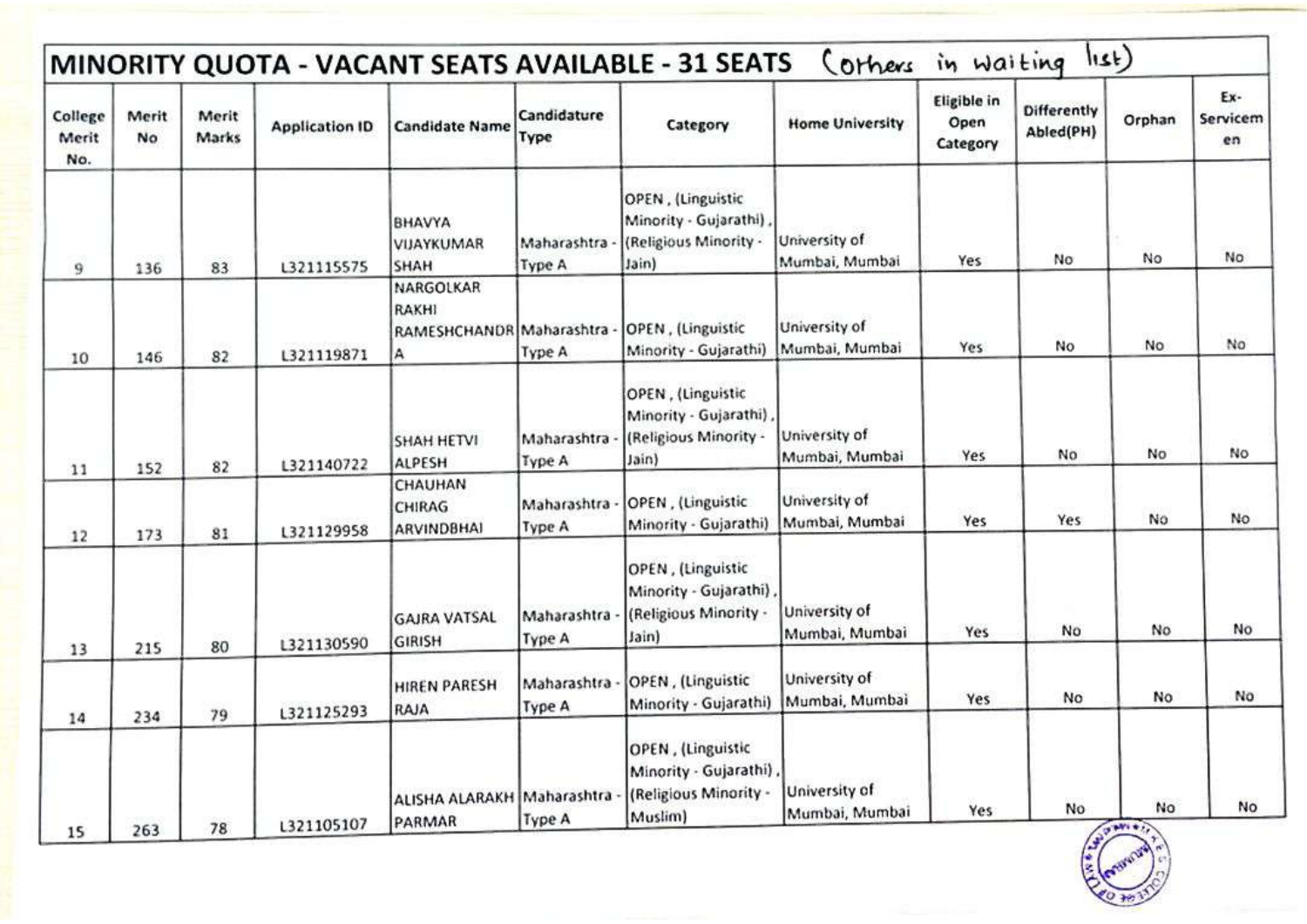| College<br>Merit<br>No. | Merit<br>No | Merit<br>Marks | <b>Application ID</b> | <b>Candidate Name</b>                            | Candidature<br>Type          | Category                                                                      | <b>Home University</b>                       | Eligible in<br>Open<br>Category | Differently<br>Abled(PH) | Orphan | Ex-<br>Servicem<br>en |
|-------------------------|-------------|----------------|-----------------------|--------------------------------------------------|------------------------------|-------------------------------------------------------------------------------|----------------------------------------------|---------------------------------|--------------------------|--------|-----------------------|
| 16                      | 272         | 78             | L321144551            | SAGAR<br><b>LAXMANBHAI</b><br><b>BHANUSHALI</b>  | Maharashtra<br><b>Type A</b> | OPEN, (Linguistic<br>Minority - Gujarathi)                                    | University of<br>Mumbai, Mumbai              | Yes                             | No                       | No     | No                    |
| 17                      | 275         | 78             | L321105235            | <b>BAROT</b><br><b>JUGSHREE</b><br>MANIK         | Maharashtra<br>Type A        | OPEN, (Linguistic<br>Minority - Gujarathi)                                    | University of<br>Mumbai, Mumbai              | Yes                             | No                       | No     | No                    |
| 18                      | 279         | 78             | 1321119560            | <b>BHUMIKA</b><br><b>KAMLESH</b><br>CHAUHAN      | Maharashtra<br>Type A        | OPEN, (Linguistic<br>Minority - Gujarathi)                                    | University of<br>Mumbai, Mumbai              | Yes                             | No                       | No     | No.                   |
| 19                      | 301         | 78             | L321135843            | MEHTA DHWANI Maharashtra<br>DILIP                | Type A                       | OPEN, (Linguistic<br>Minority - Gujarathi)                                    | University of<br>Mumbai, Mumbai              | Yes                             | No                       | No     | No                    |
| 20                      | 310         | 77             | L321114287            | ΤΑΤΙΥΑ<br><b>JAYESHKUMAR</b><br><b>ANILKUMAR</b> | Maharashtra<br>Type A        | OPEN, (Linguistic<br>Minority - Gujarathi)<br>(Religious Minority -<br>Jain)  | Savitribai Phule<br>Pune University,<br>Pune | Yes                             | No                       | No.    | No                    |
| 21                      | 323         | 77             | L321110243            | SALONI THAKKAR Type A                            | Maharashtra                  | OPEN, (Linguistic<br>Minority - Gujarathi)<br>(Religious Minority -<br>Jain)  | University of<br>Mumbai, Mumbai              | Yes                             | No                       | No     | No                    |
| 22                      | 325         | 77             | L321134628            | <b>SHAH TANVI</b><br><b>JITENDRA</b>             | Maharashtra<br>Type A        | OPEN, (Linguistic<br>Minority - Gujarathi),<br>(Religious Minority -<br>Jain) | University of<br>Mumbai, Mumbai              | Yes                             | No                       | No     | No                    |
| 23                      | 332         | 76             | L321104700            | <b>SHAH DENIL</b><br>JAYESH                      | Maharashtra<br>Type A        | OPEN, (Linguistic<br>Minority - Gujarathi)<br>(Religious Minority -<br>Jain)  | University of<br>Mumbai, Mumbai              | Yes                             | 动林县<br><b>No</b>         | No     | No                    |